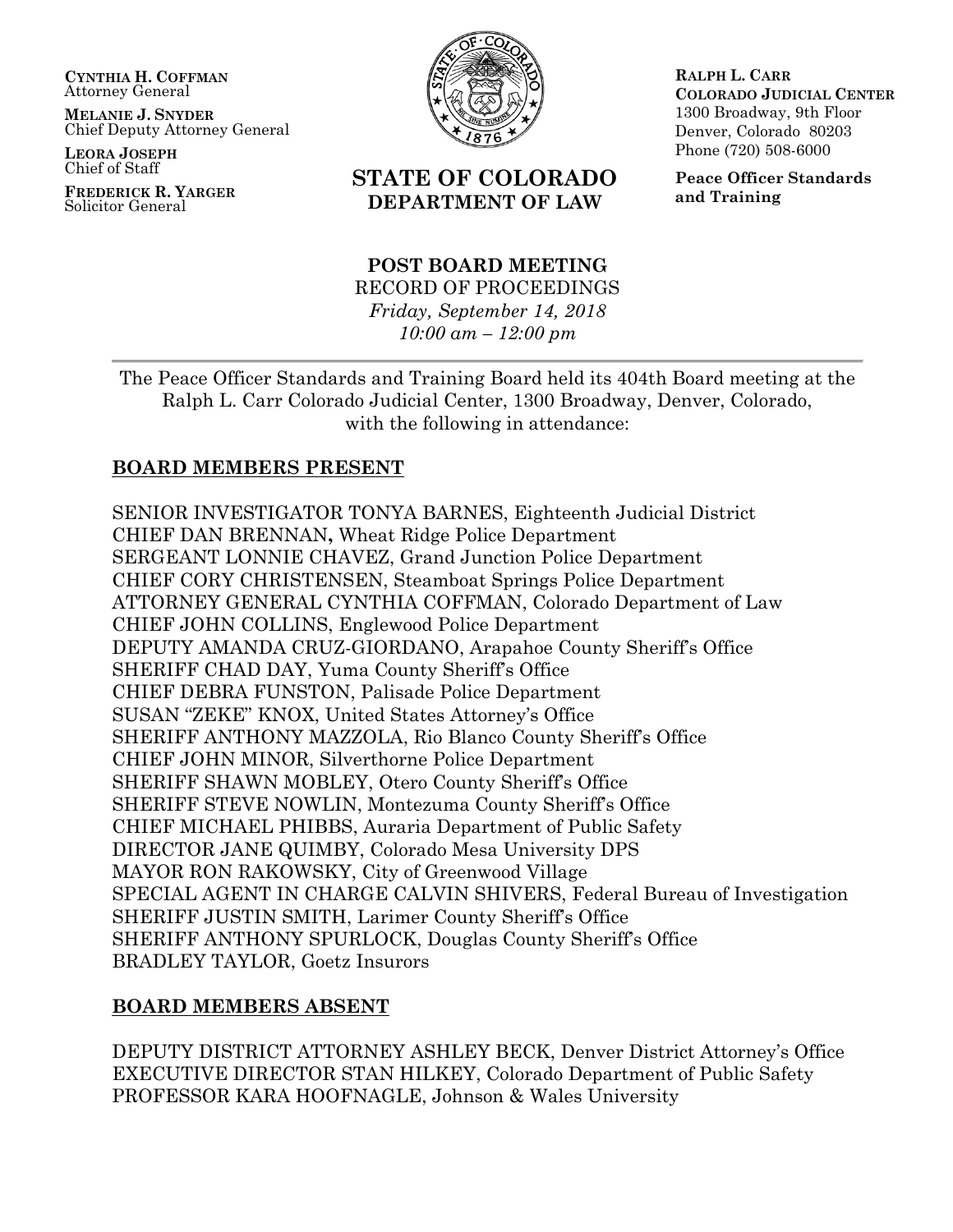# SHERIFF MICHAEL MCINTOSH, Adams County Sheriff's Office

# **BOARD COUNSEL**

## STACY WORTHINGTON

### **POST STAFF MEMBERS PRESENT**

TIFFINY BLACK-MEJEKODUNMI, Compliance Specialist ERIK BOURGERIE, Director BOB BAKER, In-Service Training Manager SUSAN CARTER, Training Coordinator DAN GRIFFIN, Training Coordinator KIM HERNANDEZ, Grant Specialist LORI JENCKS, Administrative Coordinator JOE PICCINETTI, Compliance Assistant JARED TORSNEY, Marijuana Training Specialist

## **MEMBERS OF THE PUBLIC IN ATTENDANCE**

AGENT IVAN BEERS, Lakewood Police Department DIRECTOR MINER BLACKFORD, Otero Junior College LETA CAPTAIN SVEN BONNELYCKE, Park County Sheriff's Office SERGEANT DAVID CLARKE, Weld County Sheriff's Office SERGEANT GRAHAM DUNNE, Aurora Police Department DEPUTY JERRY GRAY, Mesa County Sheriff's Office TRAINING MANAGER JOHN HOOD, Colorado Parks and Wildlife INTERIM DEPUTY ATTORNEY GENERAL CYNTHIA KOWERT, Department of Law DIRECTOR CATHY LABRECQUE, Pikes Peak Community College Academy JANET LARSON, County Sheriffs of Colorado CURTIS MARTINDALE, Pueblo County Sheriff's Office KATHERINE NOWLIN CAPTAIN DEAN PAXTON, Colorado State Patrol ROBERT WELTZER, PhD

- 1. **Welcome** Attorney General Cynthia Coffman
- 2. **Pledge of Allegiance**
- 3. **Introduction of New Board** Attorney General Cynthia Coffman **Members**

Deputy District Attorney Ashley Beck - Lay Member Denver District Attorney's Office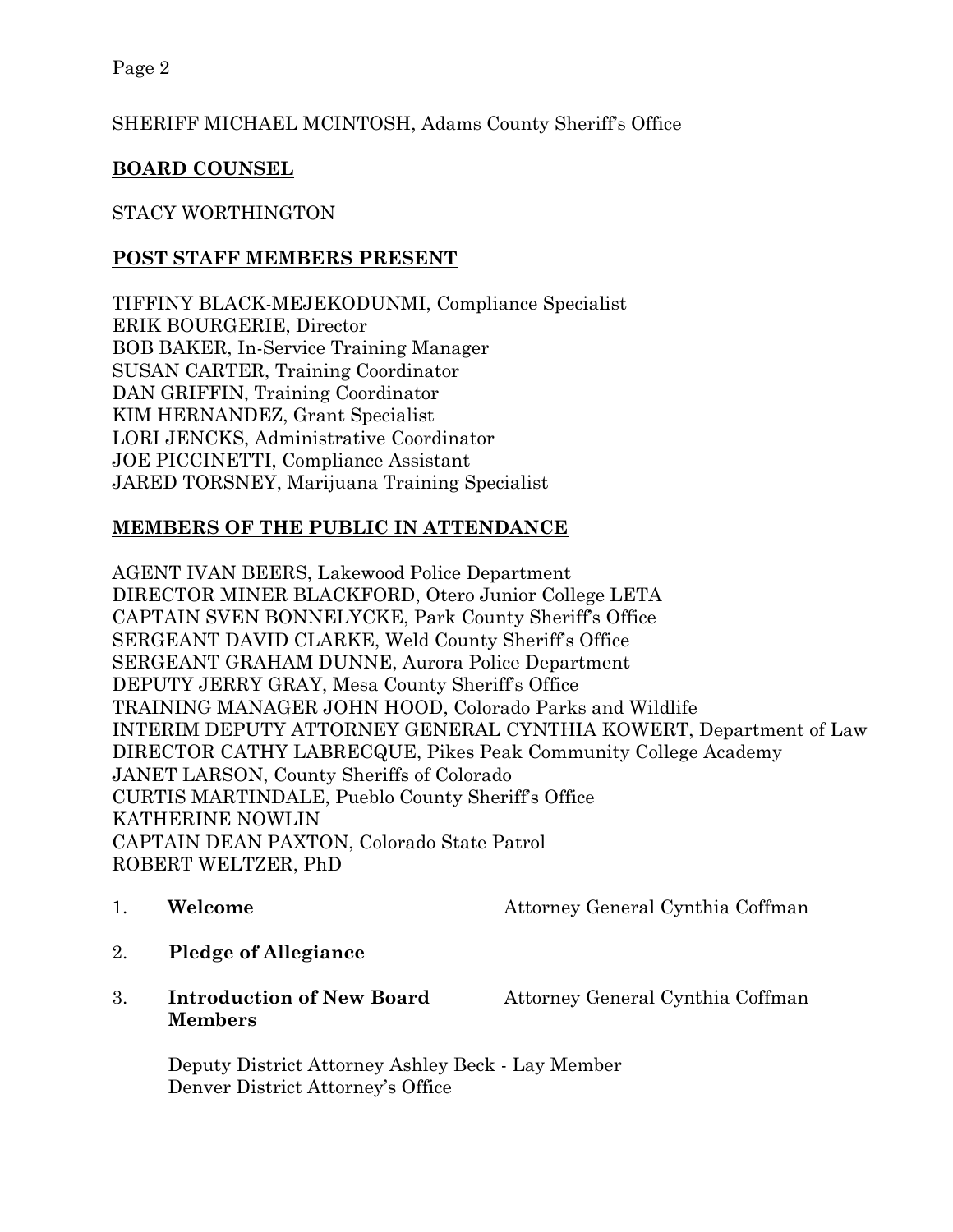|     | Sheriff Anthony Mazzola - Active Sheriff<br>Rio Blanco County                         |                                  |
|-----|---------------------------------------------------------------------------------------|----------------------------------|
|     | Sheriff Shawn Mobley - Active Sheriff<br>Otero County                                 |                                  |
|     | Sheriff Justin Smith - Active Sheriff<br>Larimer County                               |                                  |
| 4.  | <b>Recognition of Departing</b><br><b>Board Member</b>                                | Attorney General Cynthia Coffman |
|     | Special Agent in Charge Calvin Shivers<br><b>Federal Bureau of Investigations</b>     |                                  |
| 5.  | <b>Recognition of Departing SME</b><br><b>Member</b>                                  | Attorney General Cynthia Coffman |
|     | Sgt. Graham Dunne - Curriculum Committee Chair                                        |                                  |
| 6.  | <b>Introduction of New POST</b><br><b>Staff</b>                                       | Director Erik Bourgerie          |
|     | Compliance Manager Cathy Rodriguez<br>Compliance Specialist Tiffiny Black-Majekodunmi |                                  |
| 7.  | <b>Introduction of Board Members, SME Members, Staff and</b><br>Guests                |                                  |
| 8.  | <b>Roll Call</b><br>Declaration of a quorum (13)                                      | Director Erik Bourgerie          |
| 9.  | <b>Approval of POST Board Minutes</b><br>from June 1, 2018<br>Approved unanimously    | Attorney General Cynthia Coffman |
| 10. | <b>Subject Matter Expert Committee Reports</b>                                        |                                  |
|     | Arrest Control<br>А.                                                                  | Agent Ike Beers, Chair           |

Three full skills instructors, two from CSP and one from Aurora PD, were approved. Jeffco and La Junta academy sites were approved, and the arrest control program for Aurora PD was approved. The committee is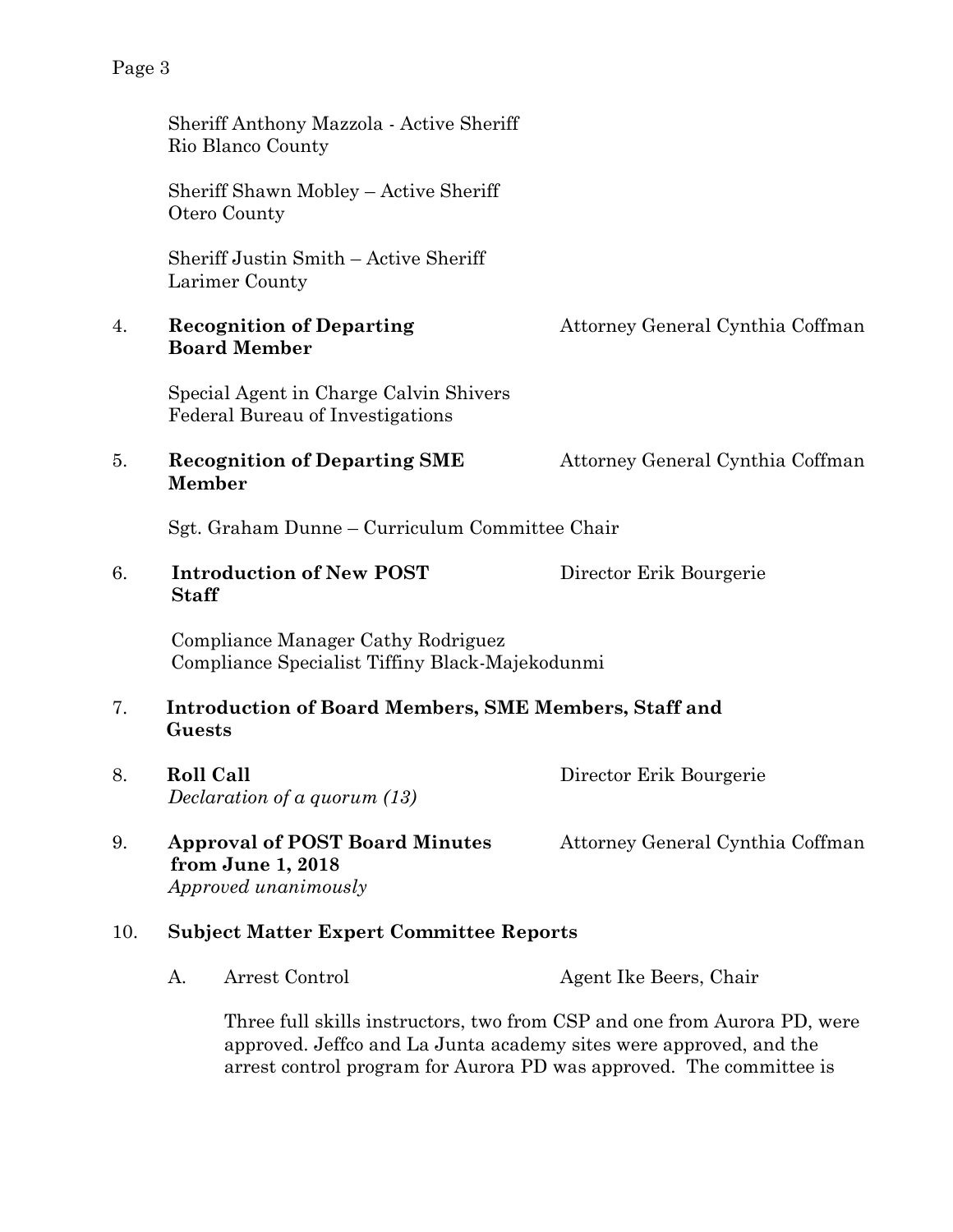developing a new test out platform to be effective January 2019. Dan Griffin will send a letter to all agencies.

B. Curriculum Sgt. Graham Dunne, Chair

This is Sgt. Dunne's last meeting as he has rotated to different duties. The new chair is Cathy LaBrecque, provided she accepts. She was unable to attend the meeting today. If she does not accept, Lt. Dave Swavely will accept the position. The review and revision of the Curriculum Bibliography is 95% complete. A classroom at FRCC was approved. The committee will be submitting changes to Rule 21 regarding facility approval, allowing 1-2 SME members to review and approve the facility, instead of requiring a vote from the entire committee. The possibility of waivers for the required Instruction Methodology class have come up recently, and standards are being written to allow for other experience in lieu of the one-week course.

C. Driving Chief John Minor, Board Rep

The Driving committee met in Silverthorne on September 5, 2018. Nine full instructors were approved, and the members to attend the October 16<sup>th</sup> test out were arranged.

D. Firearms Deputy Ed Kafel

Four full skills instructors were approved for CSPD. The change to the Firearms program, Rule 1, and Rule 24 regarding dim light shooting were discussed. The Firearms program change will be effective January 1, 2019. The associated rule changes will be presented for approval at the December 7, 2018, Board meeting, and if approved, will be effective January 30, 2019.

### 11. **Approval of Revocations as a Group** Stacy Worthington Board Counsel

It was suggested at the last Board meeting that the Board consider revoking certifications as a group, rather than reading each and voting on individual revocations. After discussion in the work session, it was decided that the Board would revoke individuals who had appeared for their show cause hearing, or any individual any Board member requested to hear and revoke individually. For all others a short synopsis would be read and a vote taken after all were read.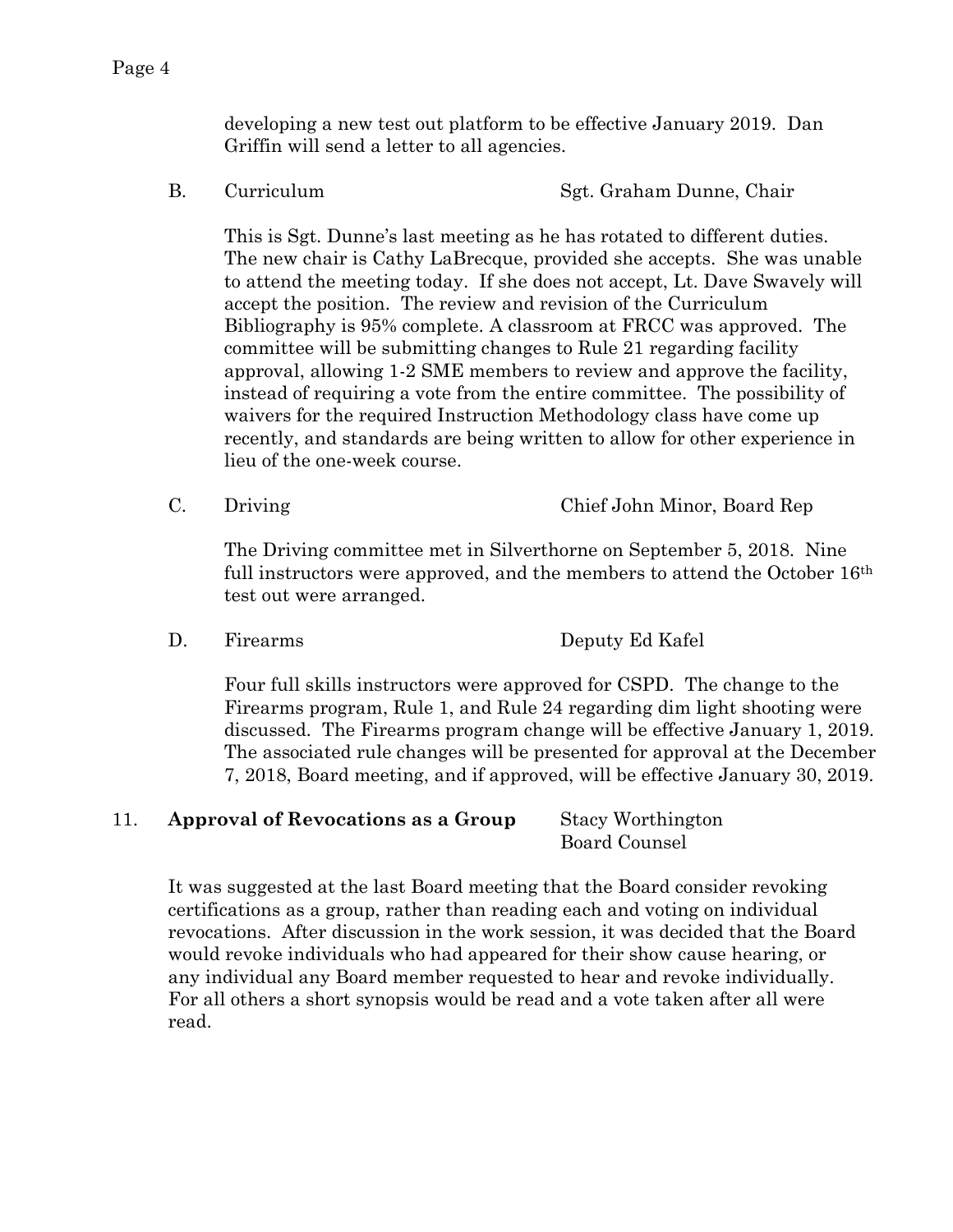### 12. **Peace Officer Certification** Director Erik Bourgerie **Revocation Actions**

### **POST Rule 9 - Revocation of Peace Officer Certifications:**

§ 24-31-305, C.R.S.(2)(a) A Colorado peace officer certification issued pursuant to subsection (1) or (1.3) of this section or 24-31-308 shall be suspended or revoked by the POST Board if the certificate holder has been convicted of a felony at any time, or has been convicted on or after July 1, 2001, of any misdemeanor described in subsection  $(1.5)$  of  $\S$  24-31-305 C.R.S., or has otherwise failed to meet the certification requirements established by the Board. For purposes of this rule, the term 'conviction' includes any deferred judgments or deferred sentences imposed by a court. Revocation of peace officer certificates based upon conviction(s) of misdemeanor crimes are recognized in § 24-31-305(1.5) (b) thru (h), C.R.S.

### **Failing to Comply with Certification Requirements:**

1. David Bruce, Certification B10171 (PID 100137). On January 26, 2018, an internal investigation was concluded based on documents Mr. Bruce submitted to Colorado POST in 2003, 2009, and 2017. The internal investigation was to determine if the documents Mr. Bruce submitted January 28, 2003 in 2003, 2009, and 2017 were true, accurate, and complete as stated on the form, or whether those documents included false statements that, constituted misrepresentation, neglect or mistake as outline in POST Rules 9 and 18(a) as grounds for revocation. It was determined that Mr. Bruce did provide information on his applications and supporting documents in which he misrepresented his employment history and certification history. The false information resulted in Mr. Bruce obtaining a Colorado Basic Peace Officer Certification on August 26, 2003. The Respondent has complied with POST Show Cause Order and appeared on July 25, 2018. Director Bourgerie recommends revocation of David Bruce's Colorado Peace Officer Certification B10171 (PID 100137).

*Approved unanimously*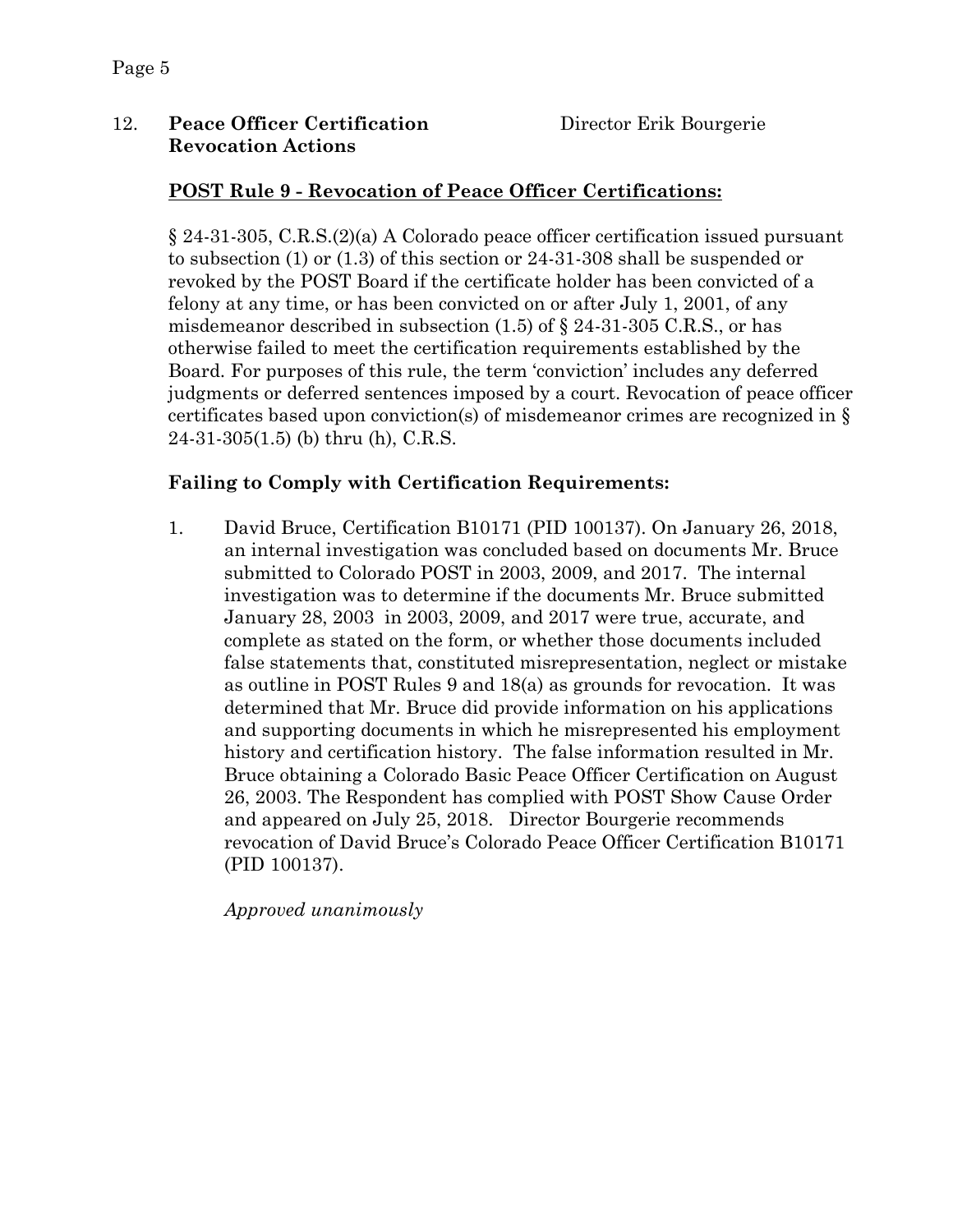*The certificate holders in the following matters did not appear at the show cause hearing or oppose the revocation. These revocations were presented to this Board as a group.*

### **Felony Convictions:**

1. No. F18-07, Benjamin Candelaria, Certification B5955 (PID 126222). On December 8, 2017, Respondent was convicted of one count of Sex Assaultovercome victim will-att  $$18-3-402(1)(a)$ , a class 5 Felony and one count of Official Misconduct I §18-8-404, a class 2 Misdemeanor. The Respondent was employed as a peace officer on the date of the offense (Date of Offense: November 3, 2016, Pueblo Police Department, Date of Separation December 26, 2016). The Respondent has failed to comply with POST Show Cause Order No. F18-07 by failing to appear at the scheduled Show Cause Hearing on July 18, 2018. Director Bourgerie recommends revocation of Benjamin Candelaria's Colorado Peace Officer Certification B5955 (PID 126222).

### **Misdemeanor Convictions:**

- 1. No. M18-02, Mark Thornton, Certification B6106 (PID 121935). On November 15, 2017, Respondent was convicted of one count of Assault 3- Know/reckless cause injury §18-3-204(1)(a) CRS, a Class 1 Misdemeanor. The respondent was not employed as a peace officer on the date of the offense (Date of Offense: April 5, 2016). The Respondent has failed to comply with POST Show Cause Order No. M18-02 by failing to appear at the scheduled Show Cause Hearing on July 18, 2018. Director Bourgerie recommends revocation of Mark Thornton's Colorado Peace Officer Certification B6106 (PID 121935).
- 2. No. M18-10, Thomas Hanna, Certification B11656 (PID 122291). On May 8, 2018, Respondent was convicted of one count of Official Misconduct I §18-8-404 CRS, a Class 2 Misdemeanor. The respondent was employed as a peace officer on the date of the offense (Date of Offense: August 10, 2016, Sedgwick County Sheriff's Office, Separated August 30, 2016). The Respondent has failed to comply with POST Show Cause Order No. M18- 10 by failing to appear at the scheduled Show Cause Hearing on July 24, 2018. Director Bourgerie recommends revocation of Thomas Hanna's Colorado Peace Officer Certification B11656 (PID 122291).
- 3. No. M18-11, Michael Dodson, Certification B00859 (PID 117583). On May 14, 2018, Respondent was convicted of one count of Official Misconduct I §18-8-404 CRS, a Class 2 Misdemeanor. The respondent was employed as a peace officer on the date of the offense (Date of Offense: January 25,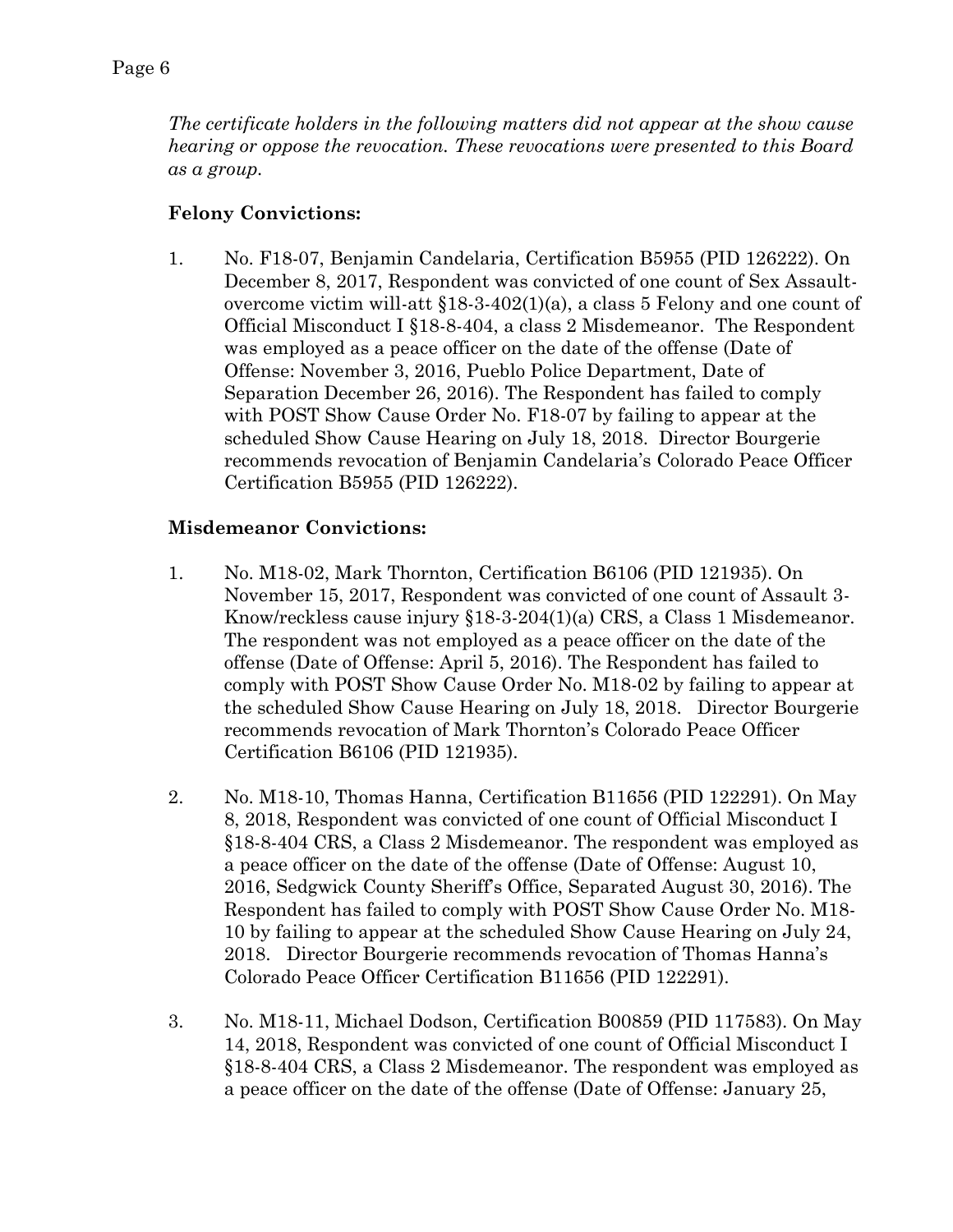2017, University of Colorado Boulder Police Department,). The Respondent has failed to comply with POST Show Cause Order No. M18- 11 by failing to appear at the scheduled Show Cause Hearing on July 27, 2018. Director Bourgerie recommends revocation of Michael Dodson's Colorado Peace Officer Certification B00859 (PID 117583).

*All revocations in group approved unanimously*

### 13. **Work Session Update** Director Erik Bourgerie

The members of the Board attending the work session on September 13, 2018, reviewed the training requirements outlined by HB 18-1198, and Board Counsel Stacy Worthington instructed the Board regarding POST Board statutes, Code of Ethics, and Open Government requirements.

Potential rule changes were discussed and proposed details determined. Possible renumbering of rules into "chapters" for better organization was discussed.

In-service Training Manager Bob Baker gave a synopsis of the PoliceOne program use for its first year of two as a POST-funded subscription for agencies.

Sgt. Chavez presented information as a member of the Domestic Violence Fatality Review Board and requested the Board consider options for further education. POST staff will be looking into developing an online domestic violence course.

The Board appeal process was discussed to determine whether it should be changed. The Board determined that the process will remain the same at this time.

The requirement that officers be residents of Colorado at time of appointment was discussed. The Board requested the Department of Law consider legislative change to § 29-5-101 CRS to allow officers to become certified in Colorado though they live in another state, as long as they meet our standards.

### 14. **Legislative Update** Stacy Worthington

Board Counsel

HB 18-1198 (§ 24-3.7-102 CRS) requires annual education in best practices for Boards and Commissions. Though not effective until January 2019, training was completed at the Board work session September 13, 2018.